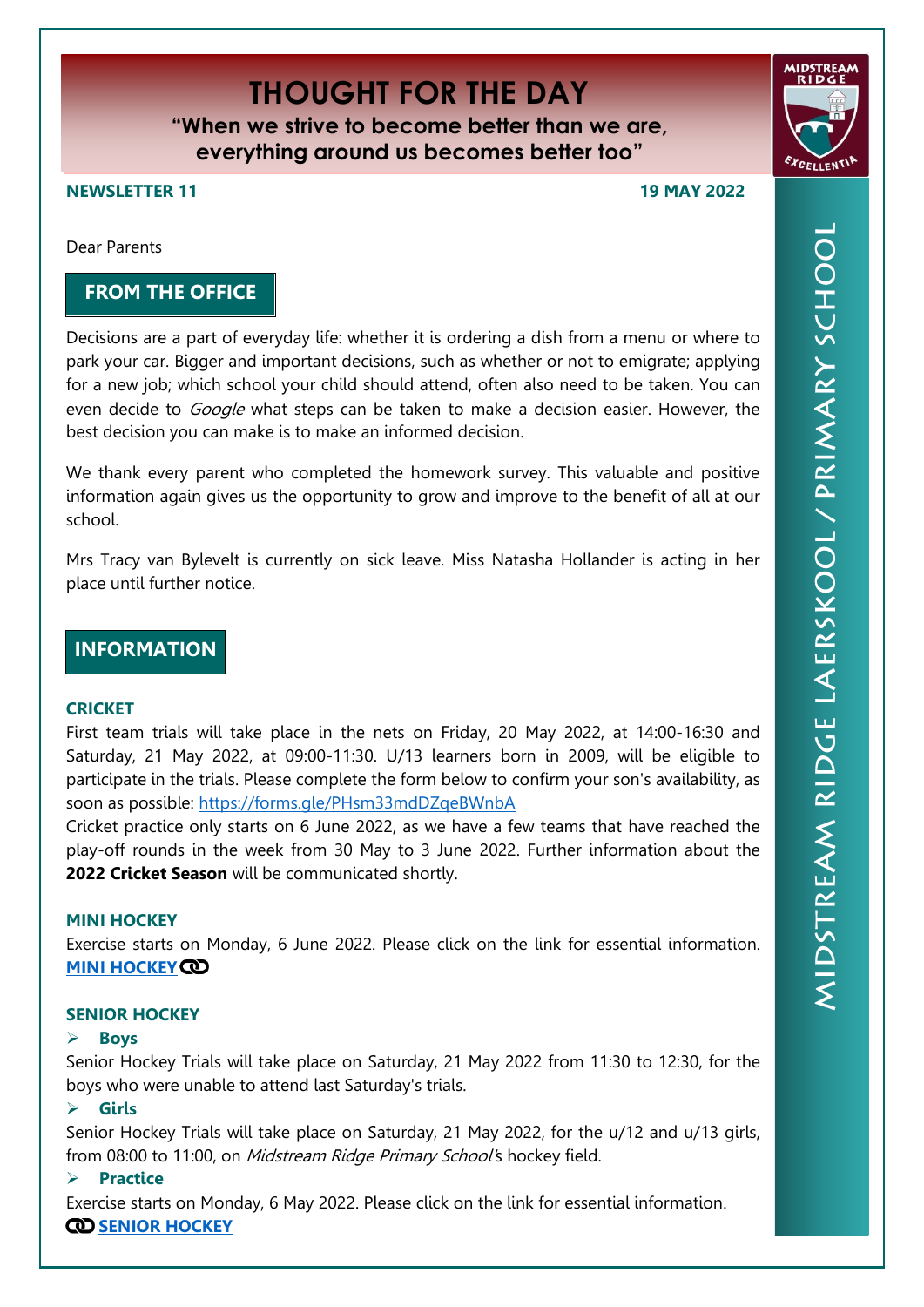#### **TRUTH OUTREACH – SPCA**

The TRUTH team will again reach out. This time to the *Society for the Prevention of Cruelty to Animals* (SPCA) in Centurion. If your child would like to take part in the outreach, please contact Miss Minette Bornman at [minetteb@midstreamridgeprimary.co.za.](mailto:minetteb@midstreamridgeprimary.co.za) Please click on the link for more information on how to get involved. Your continued support for our charities is sincerely appreciated. **O [TRUTH SPCA](https://midstreamridgeprimary.co.za/wp-content/uploads/2022/05/mrp2022Term2SPCA.pdf)** 

#### **CULTIVARIA**

#### **Entries & Cultivaria Manual**

There is still time to sign up until the end of today, by clicking on the yellow link below.

**[CULTIVARIA INSKRYWINGS](https://docs.google.com/forms/d/e/1FAIpQLSdHCYCfKzSH_Dh-JAqSdjf6bOBlUoGz1OjZ0qfnq-v3PO9xdA/viewform)** 

Klik asseblief op die skakel vir die Cultivaria-handleiding: **[CULTIVARIA MANUAL](https://midstreamridgeprimary.co.za/wp-content/uploads/2022/05/MRP-CultivariaManual-2022.pdf)**

#### **English Poetry / Afrikaans Poësie**

Please note that learners, who have entered for English Poetry and/or Afrikaans Poësie, will receive their booklets from which to choose their poems on 3 June 2022. The dates on which they will present it are as follows:

| <b>English Poetry</b> | Gr. $1-3$   | 25 July 2022  |
|-----------------------|-------------|---------------|
| English Poetry        | Gr. 4-7     | 21 July 2022  |
| Afrikaans Poësie      | Gr. $1-3$   | 4 August 2022 |
| Afrikaans Poësie      | Gr. $4 - 7$ | 1 August 2022 |

#### **WRITER VISIT & THE BOOK PLANET**

The award-winning and popular author, Jaco Jacobs, will address our learners on 25 May 2022. Along with this event, THE BOOK PLANET will sell Jaco Jacobs' books during their book sale on 25 & 26 May 2022, in the school hall. Please click on the link for further information. **CO [BOOK PLANET](https://midstreamridgeprimary.co.za/wp-content/uploads/2022/05/Die-Boek-Planeet-Book-Planet.pdf)** 

#### **KIBOOKS**

Kibooks give learners the opportunity to be anywhere and on any device. Please take note of the exciting online library - *Kibooks*, by clicking on the following link. **CO [KIBOOKS](https://midstreamridgeprimary.co.za/wp-content/uploads/2022/05/Kibooks.pdf)** 

#### **SPRINGFEST 10 SEPTEMBER 2022**

Save this date in your calendar! The *Spring Fest* is a wonderful day full of fun and entertainment! Please click the link for more information. **CD [SPRING FEST](https://midstreamridgeprimary.co.za/wp-content/uploads/2022/05/Spring-Fest-scaled.jpg)** 

#### **STUDY METHODS COURSE**

Please click on the link for more information. **CO [STUDY METHOD COURSE](https://midstreamridgeprimary.co.za/wp-content/uploads/2022/05/StudycourseNewsletter11.pdf)** 

## **RISING TO FAME ARTS FESTIVAL**

Midstream Ridge Music Centre participated in the Rising to Fame National Arts Festival on 4 May 2022, for which participants had to qualify. We are proud to say that 29 of our learners entered for this event. Congratulations to the following **winners of their categories** (according to age and instrument): Adriaan van der Walt – Junior Piano: Category Winner Esli van Aswegen – Junior Vocalist: Category Winner Meldt van der Spuy – Junior String Category: Winner; and Overall 1st Place in the RTF festival Niya Ramlagan – Junior Woodwind Section: Category Winner Petroné van der Walt – Overall 3rd Place in the RTF Festival